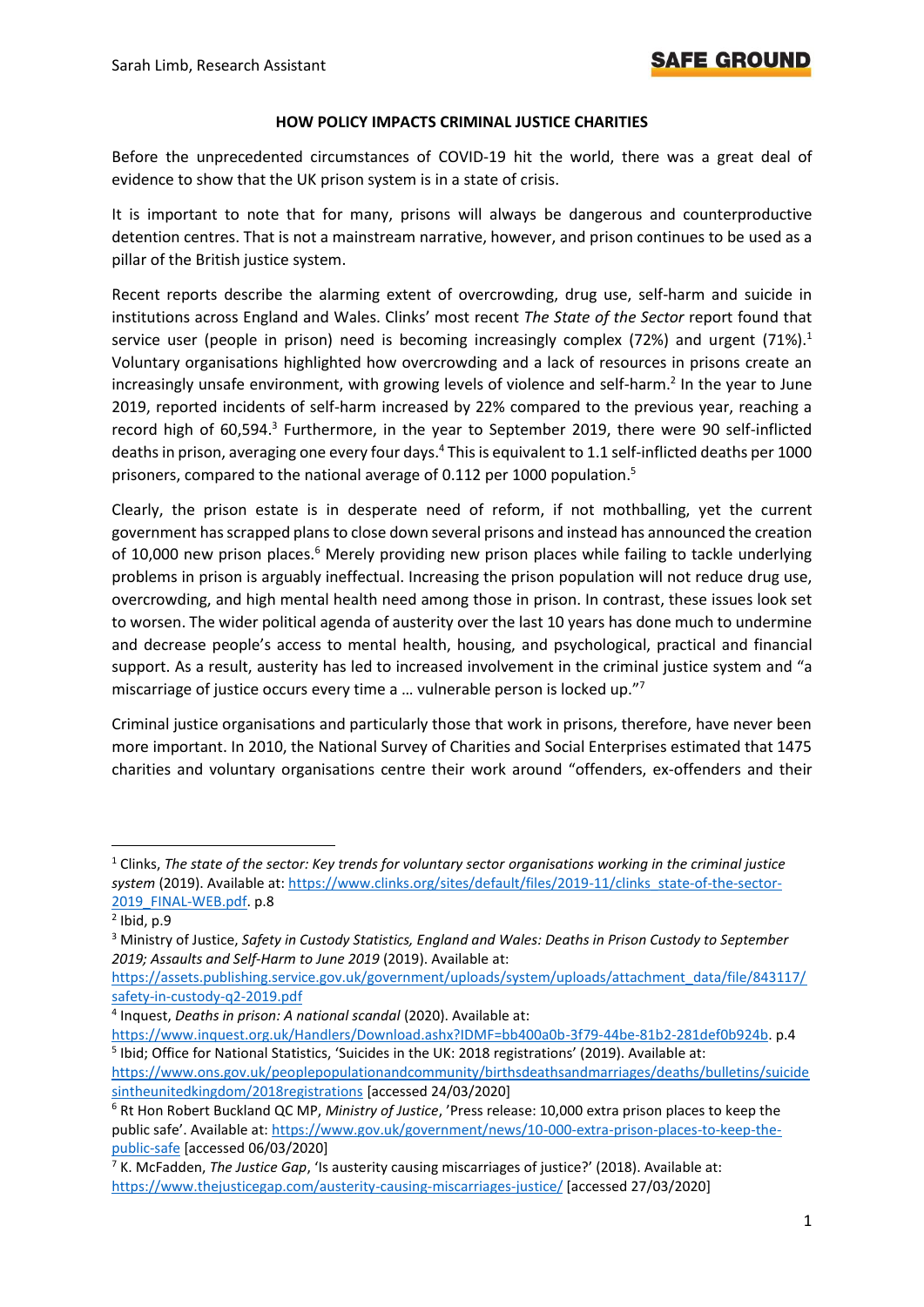families."<sup>8</sup> Specialist criminal justice organisations refer to those whose main purpose is criminal justice, while the work of non-specialist organisations may include, but is not exclusive to, 'offenders and/or ex-offenders'. In general, there are fewer specialist organisations than non-specialist; the former employed 13,081 people in total in 2016/17, while 132,271 people were employed by the latter.<sup>9</sup>

The Ministry of Justice (MoJ) funds charities and social enterprises to deliver services and provide many forms of support in various sections of the criminal justice system. Funding, however, has decreased for both specialist and non-specialist organisations as austerity has hit the MoJ harder than any other domestic department.<sup>10</sup> Between 2010/11 and 2014/15, for example, its spending was reduced by 30%, with HM Courts and Tribunals taking the biggest hit.<sup>11</sup> Grant funding is also decreasing, though it is an important source of income for both specialist and non-specialist criminal justice organisations. In 2017/18, only 3.5% of the total grants awarded from the central government went to charities (£380 million), while 51% went to local authority (around £5 billion) followed by 19% to universities (£2 billion).<sup>12</sup> As early as 2004, research indicated that unstable statutory funding had negative implications for organisations. A study by ACEVO ascertained that short-term funding opportunities which are continually subject to review have made it difficult for organisations to invest in developing their services and staff, or expand to increase their service delivery.<sup>13</sup> Sixteen years after this study was published, funding for criminal justice organisations remains a prevalent issue.

The majority of income (80%) for specialist charities is earned in the form of contracts or fees for services provided (see Figure 1 below).



### **Figure 1 – Percentage of Income for Specialist Charities**<sup>14</sup>

(Data taken from Clinks, *The state of the sector* [2019])

<sup>8</sup> G. Wyld and J. Noble, *NPC*, 'Beyond Bars: Maximising the Voluntary Sector's Contribution in Criminal Justice' (2017), p.15

<sup>9</sup> Clinks, *The state of the sector*, p.39

<sup>10</sup> G. Wyld, T. Clay and S. Bagwell, *NPC*, 'How are charities influencing change in the prison system?' (2019), p.6 <sup>11</sup> R. Garside and M. Ford, *Centre for Crime and Justice Studies*, 'UK Justice Policy Review: Volume 5' (2016), p.22

<sup>12</sup> D. Kane, *360 Giving*, 'How much does the UK government give in grants?' (2019). Available at: <https://www.threesixtygiving.org/2019/09/09/how-much-does-the-uk-government-give-in-grants/> [accessed 17/02/20]

<sup>&</sup>lt;sup>13</sup> N. Aldridge and S. Bubb, 'From ashtrays to enterprises? Third sector involvement in the criminal justice system', *Returning to its roots? A new role for the Third Sector in Probation*, ed. N. Tarry (London: The Social Market Foundation, 2006), pp.44-52

<sup>14</sup> Clinks, *The state of the sector*, p.52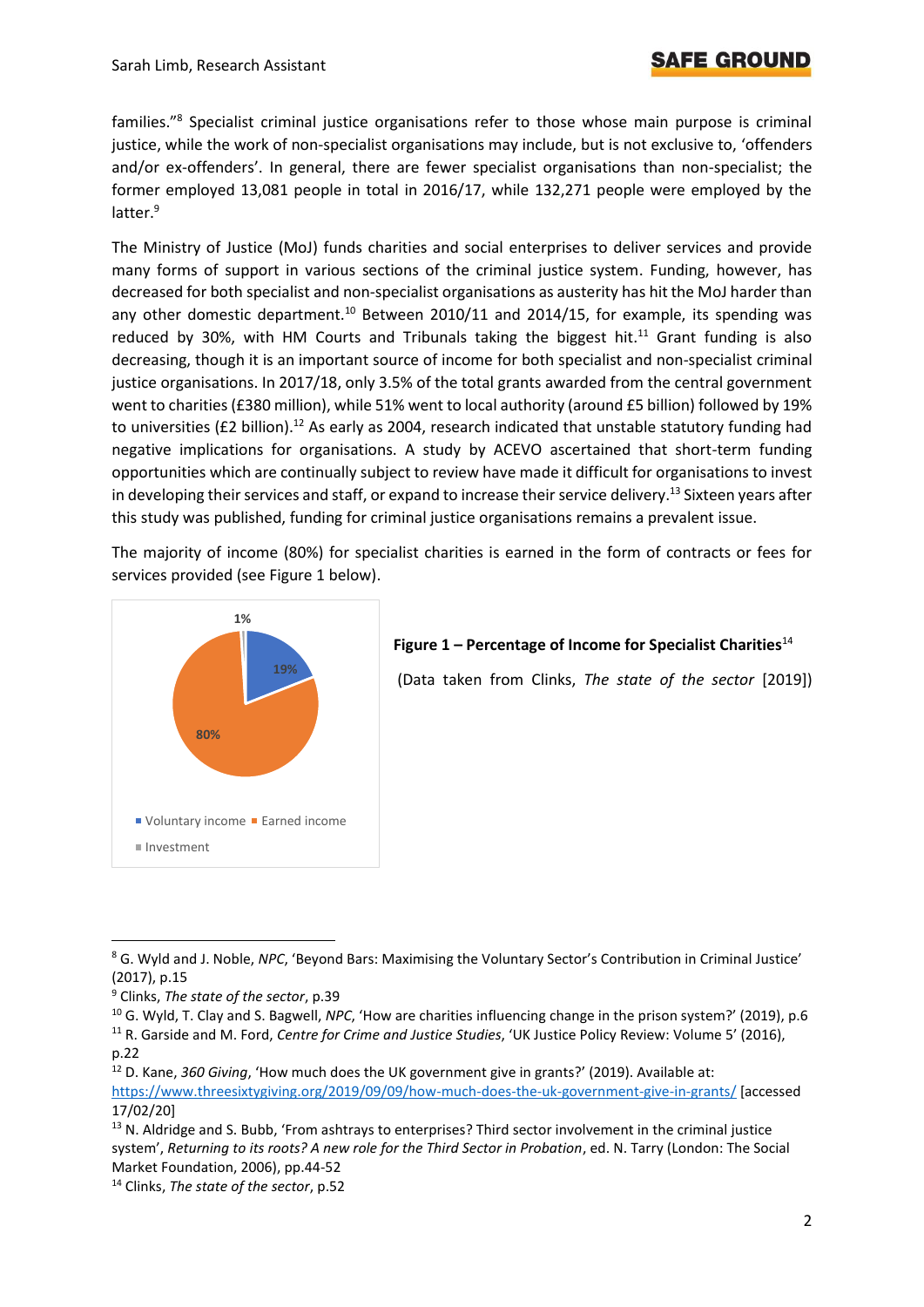# SAFE GROUN

Cost recovery, however, is an issue for many organisations. Only 28% of those surveyed by Clinks reported that they always achieve full cost recovery, compared to 50% who sometimes do and 16% who never do.<sup>15</sup> The Charity Commission does not require full cost recovery as a quality standard in public service contracts. The options for charities who cannot achieve full cost recovery, as advised by the Commission, are as follows:

- Negotiate for more funding
- Offer an appropriate lower level of service
- Make up the shortfall with the charity's other funds
- Reject the funding agreement and not deliver the service.<sup>16</sup>

Many charities are thus faced with the unenviable conundrum – they can deliver a service that directly fits their mission by subsidising it with other funds if possible, or refuse to deliver their service to people in need.

This has an adverse effect on organisations. It can result in reductions in overhead costs, such as staffing, which then affects the flexibility and effectiveness of services provided. Gregory and Howard (2009) identify a 'non-profit starvation cycle' whereby charities fail to secure sufficient funding for their overhead costs. This is caused by unrealistic funder expectations to which non-profits feel pressure to conform and so spend too little on overhead and underreport their expenditure. Over time, funders expect charities to do more with less.<sup>17</sup> The funding environment for voluntary organisations, therefore, is increasingly challenging.

Alongside this, the volatile political environment since 2010 has brought further challenges to criminal justice organisations. Frequent turnover of government ministers has brought greater instability to an already unstable environment. There have been seven Secretaries of State for Justice and seven Ministers of State for Prisons since the beginning of the coalition government in 2010. It is difficult for charities to influence policy and advocate reform when leadership is continually changing.<sup>18</sup>

In May 2016, Dame Sally Coates published her prominent review of education within prisons and highlighted areas of reform, including greater autonomy for prison governors. Following this, the government published a White Paper ('Prison Safety and Reform') later that year which addressed the issues within the prison estate and promised to deliver a number of reforms as set out in the Coates review. Amongst other areas, governors would be given "greater power over service provision in their prison, devolving control over education, work, family ties, offender behaviour and resettlement programmes".<sup>19</sup> In April 2019, the education system within prisons completely changed. Previously under OLASS (Offender Learning and Skills Service), voluntary organisations were commissioned by education providers to run programmes and provide educational services for people in prison. This system was replaced by the formation of the Prison Education Framework (PEF) and the Dynamic Purchasing System (DPS). The PEF provides a core curriculum in prisons, including English, Maths, ICT, ESOL (English for Speakers of Other Languages). Alongside this, the DPS enables prison governors to recruit smaller providers and voluntary organisations to provide their services through a bidding

 $15$  Ibid, p.55

<sup>&</sup>lt;sup>16</sup> The Charity Commission, 'Public service delivery: rules for charities' (2013). Available at: <https://www.gov.uk/guidance/public-service-delivery-rules-for-charities> [accessed 27/03/2020]

<sup>17</sup> A. Goggins Gregory and D. Howard, *Stanford Social Innovation Review*, 'The Nonprofit Starvation Cycle' (2009). Available at[: https://ssir.org/articles/entry/the\\_nonprofit\\_starvation\\_cycle](https://ssir.org/articles/entry/the_nonprofit_starvation_cycle) [accessed 06/03/20]

 $18$  G. Wyld et al., 'How are charities influencing change?', p.19

<sup>&</sup>lt;sup>19</sup> Ministry of Justice, 'Prison Safety and Reform' (2016), p.9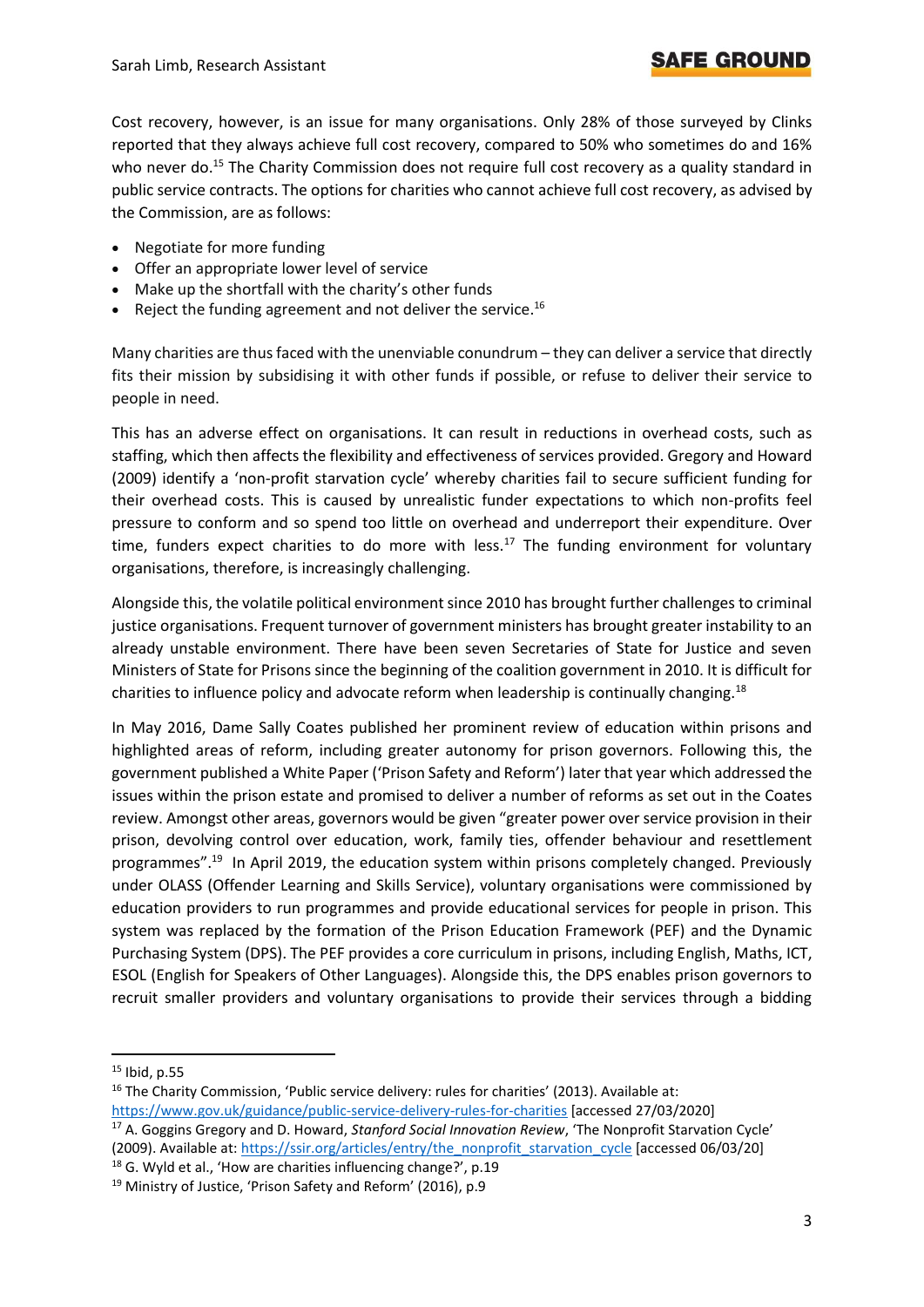process. In essence, governors "commission the providers and manage its delivery".<sup>20</sup> This grants greater autonomy to governors and so localises control over prison education. According to the Coates report, this was intended to create a more individualistic approach to prison education which would yield longer-lasting benefits for people leaving prison.<sup>21</sup>

Even before its introduction in April 2019, however, the risks of moving contract management from independent education providers to prison governors were identified. In January 2019, the Criminal Justice Alliance pointed out that those who manage prisons do not always have experience in managing contracts and have little time to do this on top of their other responsibilities.<sup>22</sup> Furthermore, current pressures on the prison system have prevented effective progress in implementing the White Paper's proposals. The thinktank *Reform* identified prison staff shortages and reduced investment (real-terms spending on prisons fell in 2016-17 and 2017-18) as hindering the success of the new policies.<sup>23</sup> Those involved in prison management have also expressed doubt about the effectiveness of the reforms. According to the Justice Committee, the Prison Governors' Association is "firmly of the belief that Prison Safety and Reform [the 2016 White Paper] has in the main been a damp squib. The White Paper promised much change for the better, but the reality is that for the Governor running their prison, the promised reform has been minimal."<sup>24</sup> The Committee requested a government evaluation on the impact of granting greater autonomy to governors, but no such thing had been published at the time of their report's writing in October 2019.<sup>25</sup> It can be difficult, therefore, to assess how the PEF and DPS have affected prisons and those who manage them, whereas the impact upon service providers is perhaps easier to witness.

Safe Ground is a small, specialist charity which provides family-orientated programmes to those in prison, combining drama, artistic and therapeutic approaches. Established in 1993, the charity has increased its reach to operate on a national level across England and Wales. In 2010/11, 38 programmes were delivered across 19 institutions, with 1431 qualifications awarded.<sup>26</sup> These figures have reduced in the nine years to date; only 25 programmes ran in 2019/20. This has impacted upon Safe Ground's income and like many other small charities, we are facing financial uncertainty. Demand for our programmes has decreased, despite government data demonstrating their effectiveness. In December 2016, the Ministry of Justice Data Lab analysed the reoffending behaviour of 51 adult men who completed Fathers Inside (one of our trademark programmes) and found that 24% of men who completed the programme reoffended within a one-year period, compared to 40% of men in the control group.<sup>27</sup> Evidence shows that our programmes work. Amid the current crisis of violence and tensions within prisons, this feels more significant than ever, especially as HMPPS has declared reduced reoffending and partnerships with the voluntary sector as key strategic aims.<sup>28</sup>

<sup>22</sup> F. Cooney, *Criminal Justice Alliance*, 'New prison education contracts create challenges and opportunities' (2019). Available at[: http://criminaljusticealliance.org/blog/new-prison-education-contracts-create-challenges](http://criminaljusticealliance.org/blog/new-prison-education-contracts-create-challenges-opportunities/)[opportunities/](http://criminaljusticealliance.org/blog/new-prison-education-contracts-create-challenges-opportunities/) [accessed 24/02/20]

<sup>&</sup>lt;sup>20</sup> Ministry of Justice, 'Education and Employment Strategy' (2016), p.13

<sup>21</sup> Dame S. Coates, *Ministry of Justice*, 'Unlocking Potential: A review of education in prison' (2016), p.5

<sup>&</sup>lt;sup>23</sup> A. Shilson-Thomas, *Reform*, 'The prison system: Priorities for investment' (2020), p.5

<sup>24</sup> Justice Committee, *House of Commons*, 'Prison Governance: First Report of Session 2019' (2019), p.16

 $25$  Ibid, p.26

<sup>26</sup> Safe Ground, *Annual Review 2011/12*, p.12

<sup>27</sup> Justice Data Lab, *Ministry of Justice*, 'Re-offending behaviour after participation in Safe Ground's Fathers Inside programme' (2016), p.2

<sup>&</sup>lt;sup>28</sup> HM Prison and Probation Service, 'HMPPS Business Strategy: Shaping Our Future' (2019), p.5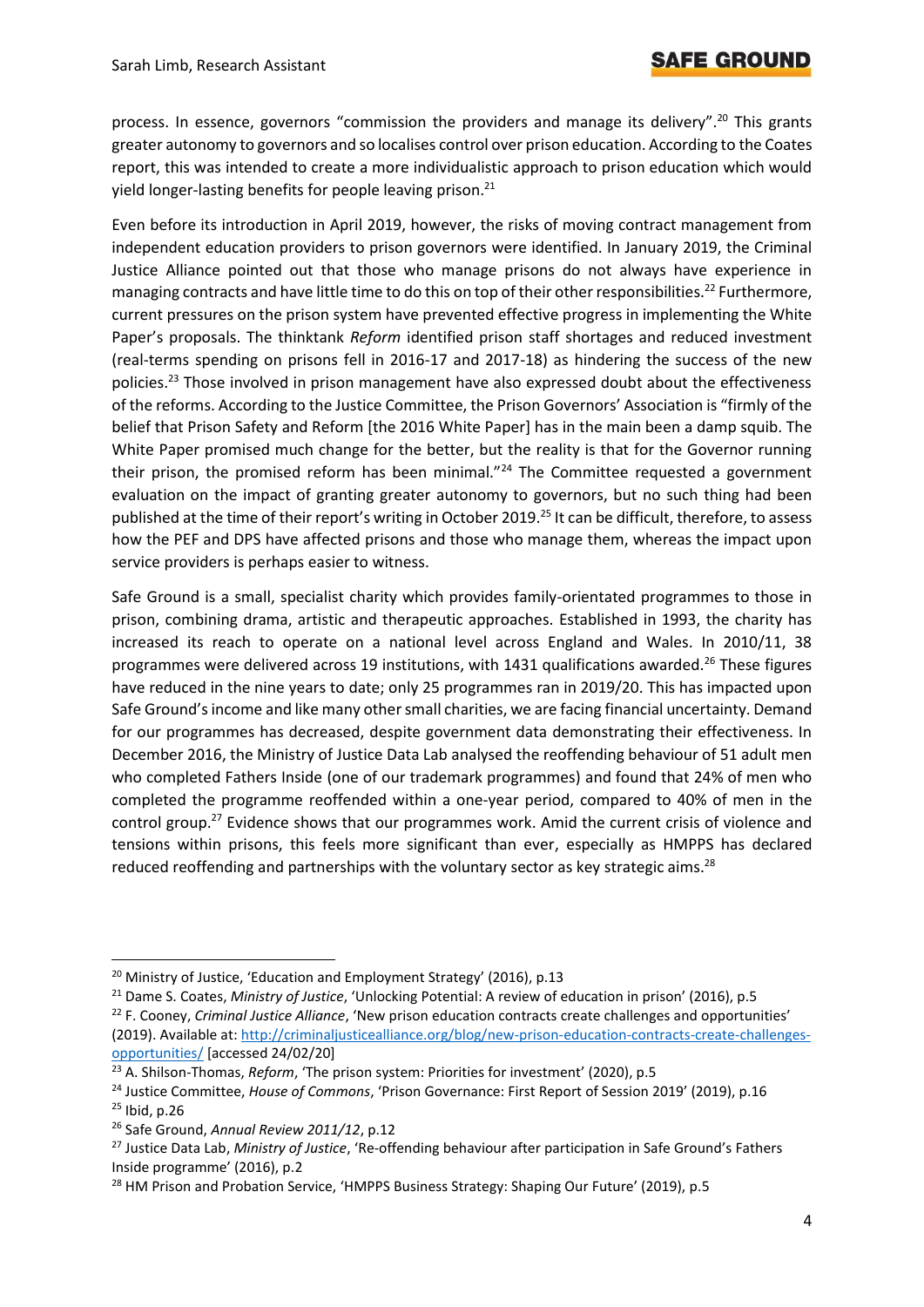The total budget for the DPS is around £16 million.<sup>29</sup> Contracts have recently been extended from one to two years in an attempt to increase financial security for providers. HMPPS argues that the shortterm contracts "provide an opportunity for further competition. We believe this maintains a competitive element that enables smaller suppliers (which have been requested by governors) to engage, as well as driving up the quality, flexibility and value of the work."<sup>30</sup> Among other organisations, however, Safe Ground challenges the fundamental nature of the DPS; extending contract length does not solve its underlying issues surrounding commissioning and delivery.

The Justice Committee reports their concern that the DPS, which was intended to widen prison access to education and service providers, acts as a disincentive both for governors to seek services and for services to apply for commission.<sup>31</sup> In addition, where DPS contracts are granted, these tend to be for IAG (Information, Advice and Guidance). These services, which aim to increase employability for people in prison, have received over half of the total DPS funding while bespoke arts provision has received just 3% of the total funding so far.<sup>32</sup> This is disappointing and reveals how prison management are not prioritising the vital arts provision which has shown to transform the lives of those in prison.<sup>33</sup>

The new system has negatively impacted many organisations which provide specialised and tailored programmes. This has impacted upon the quality of education delivered in prisons as arts and family courses tend to be side-lined for the more traditional Maths and English courses covered by the PEF, or for IAG services which dominate the DPS' budget. It has also had repercussions for the way in which smaller organisations are commissioned, often leading to financial instability and insecurity when demand for services decreases. Safe Ground is only one such example; while some broader organisations may have benefitted from the new policy, many small criminal justice charities across the UK are struggling to adapt and survive.

Safe Ground remains in discussion with representatives from the MoJ and a number of charitable organisations. We aim to establish how the quality of education provided by the DPS is being measured, how many small, specialist organisations can continue to deliver evidence-based impact like that of our programmes, and to what extent the DPS improves services for people in prison.

We look forward to the Ministry of Justice publishing impact data on these issues.

<sup>&</sup>lt;sup>29</sup> Prisoner Learning Alliance and Clinks, 'Voluntary Sector Roundtable on Learning from the Prison Education Dynamic Purchasing System' (2019). Available at: [https://prisonerlearningalliance.org.uk/wp](https://prisonerlearningalliance.org.uk/wp-content/uploads/2019/08/Minutes-of-the-voluntary-sector-roundtable-on-the-DPS-10th-July-2019.pdf)[content/uploads/2019/08/Minutes-of-the-voluntary-sector-roundtable-on-the-DPS-10th-July-2019.pdf](https://prisonerlearningalliance.org.uk/wp-content/uploads/2019/08/Minutes-of-the-voluntary-sector-roundtable-on-the-DPS-10th-July-2019.pdf) [accessed 17/03/20]

<sup>30</sup> P. Copple, *HMPPS* (2020). Letter to C. Weinberg, 4 March

<sup>&</sup>lt;sup>31</sup> Justice Committee, 'Prison Governance', p.48

<sup>32</sup> F. Cooney, *Prisoner Learning Alliance*, 'One year on – what's happening with the DPS?' (2019). Available at: <https://prisonerlearningalliance.org.uk/2019/12/one-year-on-whats-happening-with-the-dps/> [accessed 17/03/20]

<sup>&</sup>lt;sup>33</sup> L. Brewster, 'The Impact of Prison Arts Programs on Inmate Attitudes and Behavior: A Quantitative Evaluation', *Justice Policy Journal* 11 (2), (2014); L. M. Johnson, 'A Place for Art in Prison: Art as a Tool for Rehabilitation and Management', *The Southwest Journal of Criminal Justice*, 5 (2), (2008) pp.100-120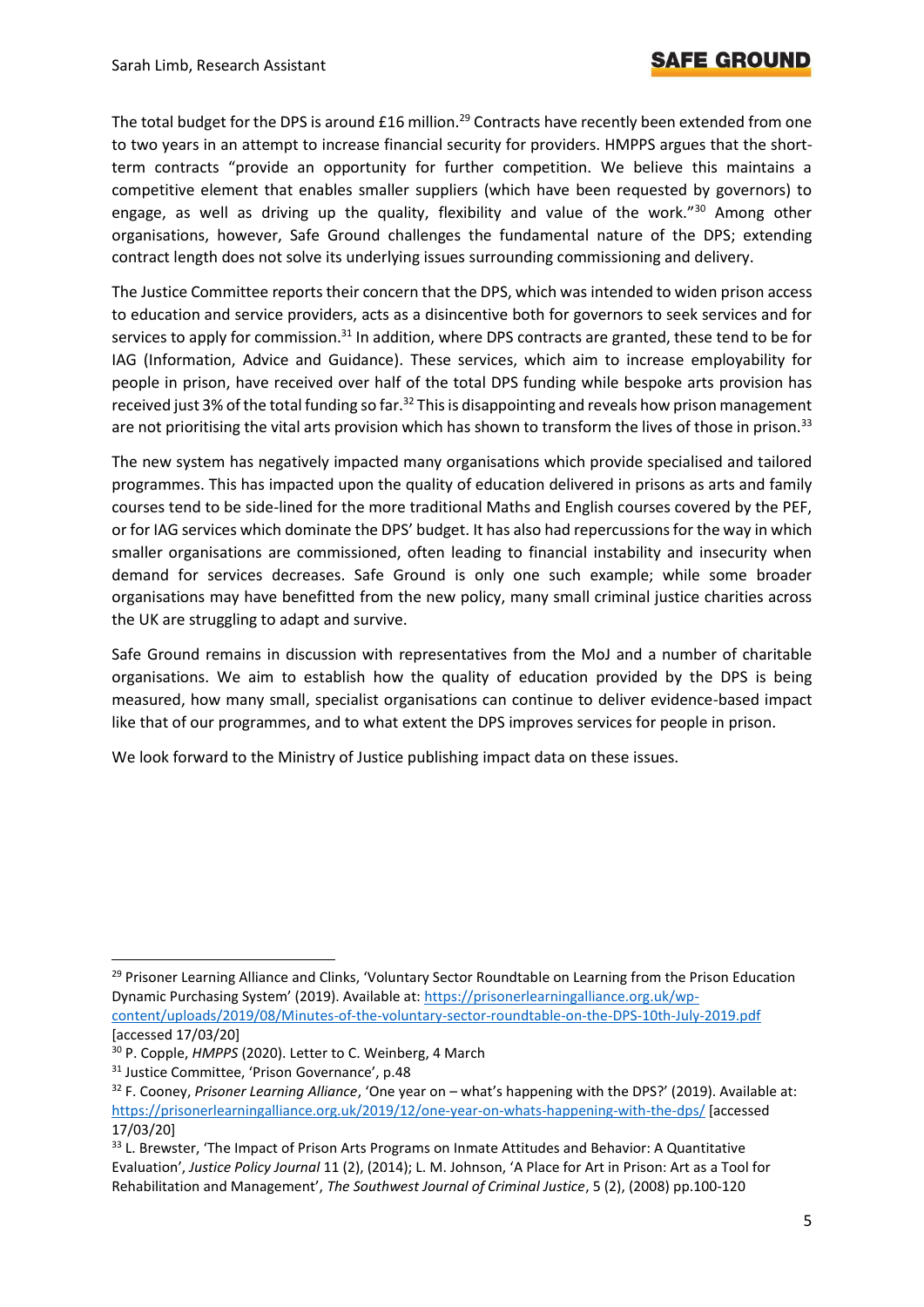### SAFE GROUND

#### **Bibliography**

- Aldridge, Nick and Bubb, Stephen, 'From ashtrays to enterprises? Third sector involvement in the criminal justice system', *Returning to its roots? A new role for the Third Sector in Probation*, ed. N. Tarry (London: The Social Market Foundation, 2006)
- Brewster, Larry, 'The Impact of Prison Arts Programs on Inmate Attitudes and Behavior: A Quantitative Evaluation', *Justice Policy Journal* 11 (2), (2014)
- Buckland QC MP, Rt Hon Robert, *Ministry of Justice*, 'Press release: 10,000 extra prison places to keep the public safe'
- Clinks, *The state of the sector: Key trends for voluntary sector organisations working in the criminal justice system* (2019)
- Coates, Dame Sally, *Ministry of Justice*, 'Unlocking Potential: A review of education in prison' (2016)
- Cooney, Francesca, *Criminal Justice Alliance*, 'New prison education contracts create challenges and opportunities' (2019)
- Cooney, Francesca, *Prisoner Learning Alliance*, 'One year on what's happening with the DPS?' (2019)
- Garside, Richard and Ford, Matt, *Centre for Crime and Justice Studies*, 'UK Justice Policy Review: Volume 5' (2016)
- Goggins Gregory, Ann and Howard, Don, *Stanford Social Innovation Review*, 'The Nonprofit Starvation Cycle' (2009)
- HM Prison and Probation Service, 'HMPPS Business Strategy: Shaping Our Future' (2019)
- Inquest, *Deaths in prison: A national scandal* (2020)
- Johnson, Lee Michael, 'A Place for Art in Prison: Art as a Tool for Rehabilitation and Management', *The Southwest Journal of Criminal Justice*, 5 (2), (2008) pp.100-120
- Justice Committee, *House of Commons*, 'Prison Governance: First Report of Session 2019' (2019)
- Justice Data Lab, *Ministry of Justice*, 'Re-offending behaviour after participation in Safe Ground's Fathers Inside programme' (2016)
- Kane, David, *360 Giving*, 'How much does the UK government give in grants?' (2019)
- McFadden, Katie, *The Justice Gap*, 'Is austerity causing miscarriages of justice?' (2018)
- Ministry of Justice, 'Education and Employment Strategy' (2016)
- Ministry of Justice, 'Prison Safety and Reform' (2016)
- Ministry of Justice, *Safety in Custody Statistics, England and Wales: Deaths in Prison Custody to September 2019; Assaults and Self-Harm to June 2019* (2019)
- Office for National Statistics, 'Suicides in the UK: 2018 registrations' (2019)
- Phil Copple, *HMPPS* (2020). Letter to Charlotte Weinberg, 4 March
- Prisoner Learning Alliance and Clinks, 'Voluntary Sector Roundtable on Learning from the Prison Education Dynamic Purchasing System' (2019)